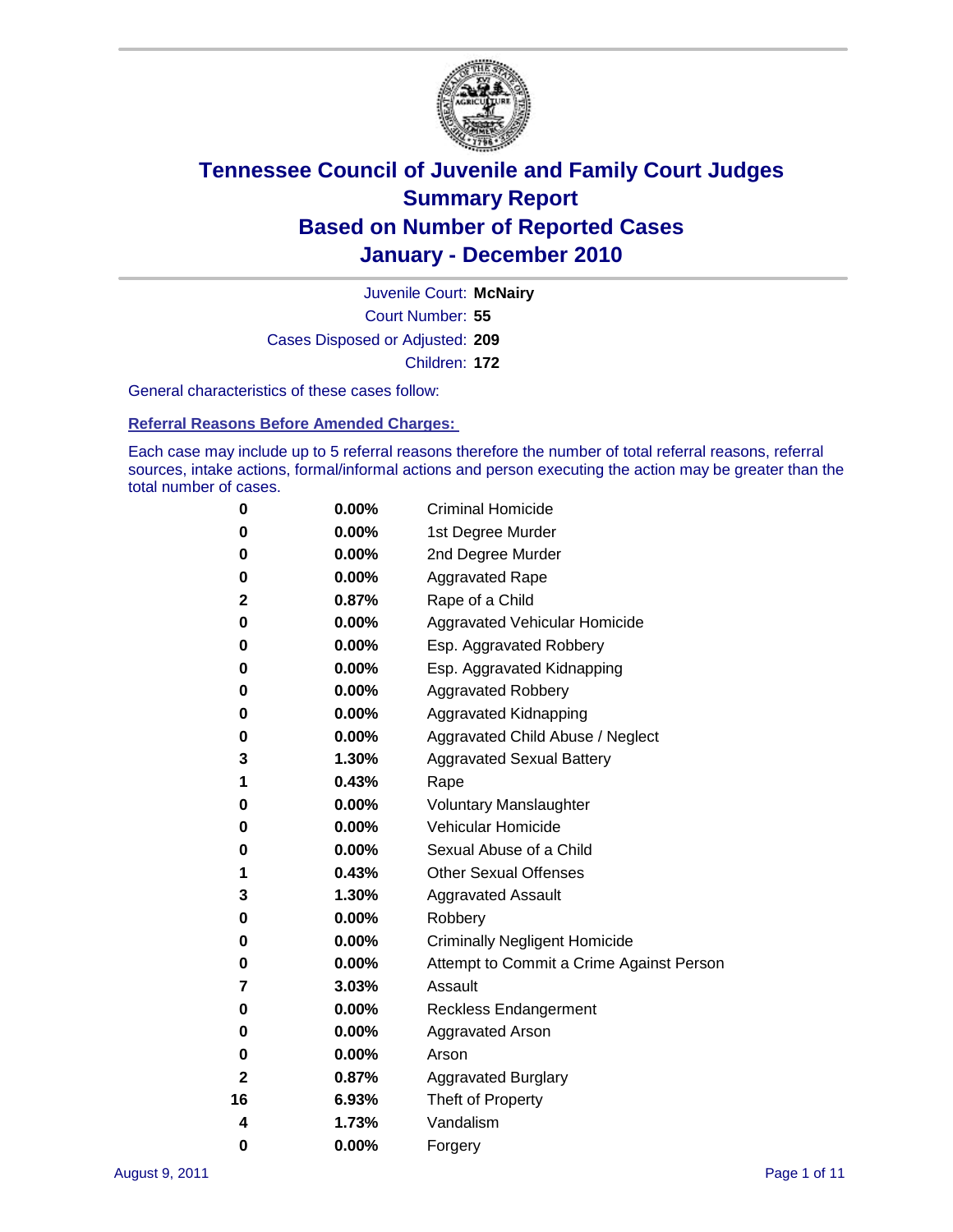

Court Number: **55** Juvenile Court: **McNairy** Cases Disposed or Adjusted: **209** Children: **172**

#### **Referral Reasons Before Amended Charges:**

Each case may include up to 5 referral reasons therefore the number of total referral reasons, referral sources, intake actions, formal/informal actions and person executing the action may be greater than the total number of cases.

| 0            | 0.00%  | <b>Worthless Checks</b>                                     |
|--------------|--------|-------------------------------------------------------------|
| 0            | 0.00%  | Illegal Possession / Fraudulent Use of Credit / Debit Cards |
| 4            | 1.73%  | <b>Burglary</b>                                             |
| 0            | 0.00%  | Unauthorized Use of a Vehicle                               |
| 0            | 0.00%  | <b>Cruelty to Animals</b>                                   |
| 0            | 0.00%  | Sale of Controlled Substances                               |
| 0            | 0.00%  | <b>Other Drug Offenses</b>                                  |
| 0            | 0.00%  | <b>Possession of Controlled Substances</b>                  |
| 0            | 0.00%  | <b>Criminal Attempt</b>                                     |
| 0            | 0.00%  | Carrying Weapons on School Property                         |
| 1            | 0.43%  | Unlawful Carrying / Possession of a Weapon                  |
| 1            | 0.43%  | <b>Evading Arrest</b>                                       |
| 0            | 0.00%  | Escape                                                      |
| 1            | 0.43%  | Driving Under Influence (DUI)                               |
| 1            | 0.43%  | Possession / Consumption of Alcohol                         |
| 2            | 0.87%  | Resisting Stop, Frisk, Halt, Arrest or Search               |
| 0            | 0.00%  | <b>Aggravated Criminal Trespass</b>                         |
| 1            | 0.43%  | Harassment                                                  |
| 0            | 0.00%  | Failure to Appear                                           |
| 0            | 0.00%  | Filing a False Police Report                                |
| 0            | 0.00%  | Criminal Impersonation                                      |
| 0            | 0.00%  | <b>Disorderly Conduct</b>                                   |
| 6            | 2.60%  | <b>Criminal Trespass</b>                                    |
| 1            | 0.43%  | <b>Public Intoxication</b>                                  |
| 0            | 0.00%  | Gambling                                                    |
| 75           | 32.47% | <b>Traffic</b>                                              |
| 0            | 0.00%  | <b>Local Ordinances</b>                                     |
| $\mathbf{2}$ | 0.87%  | Violation of Wildlife Regulations                           |
| 1            | 0.43%  | Contempt of Court                                           |
| 5            | 2.16%  | Violation of Probation                                      |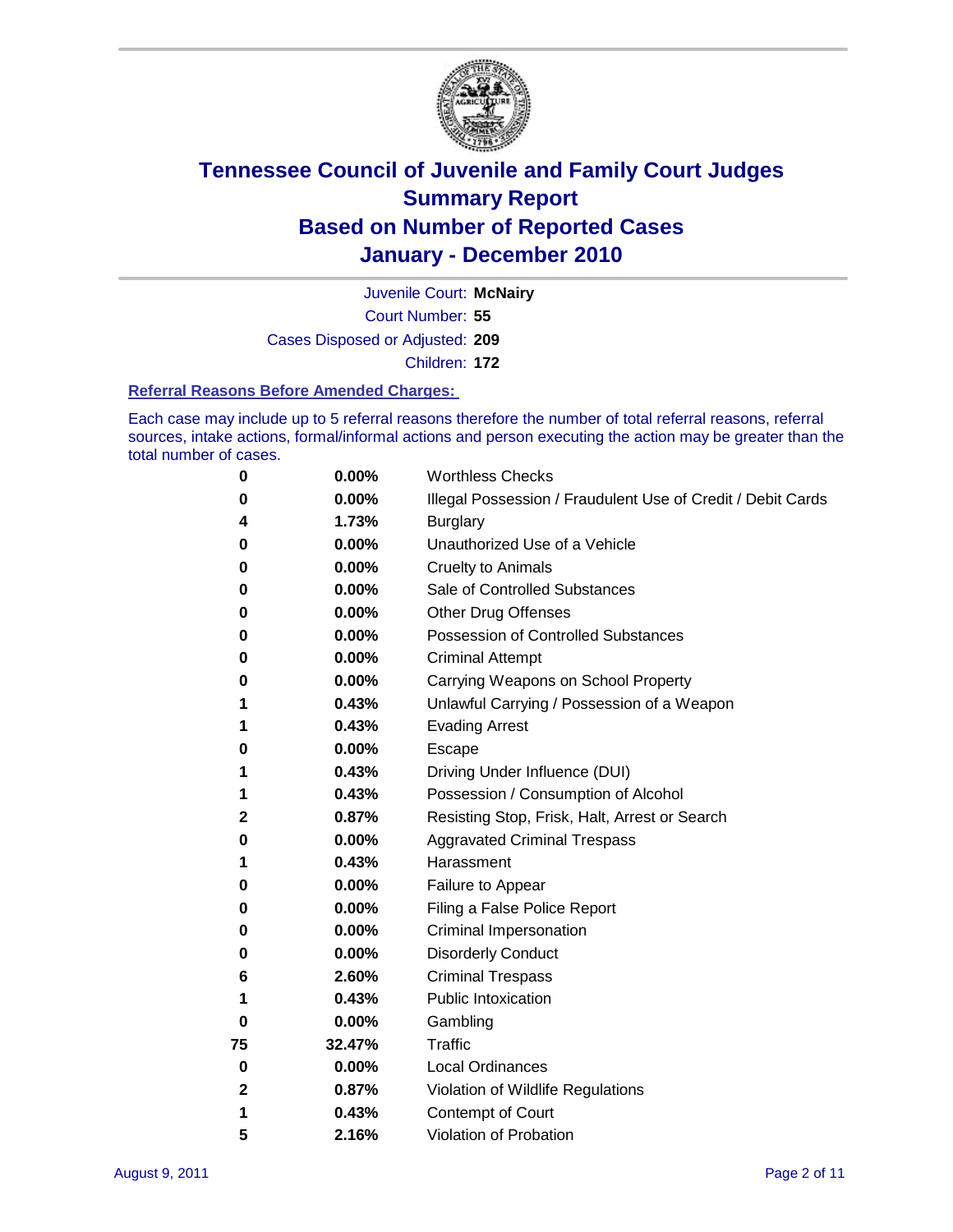

Court Number: **55** Juvenile Court: **McNairy** Cases Disposed or Adjusted: **209** Children: **172**

#### **Referral Reasons Before Amended Charges:**

Each case may include up to 5 referral reasons therefore the number of total referral reasons, referral sources, intake actions, formal/informal actions and person executing the action may be greater than the total number of cases.

| 0        | 0.00%    | Violation of Aftercare                 |
|----------|----------|----------------------------------------|
| 8        | 3.46%    | <b>Unruly Behavior</b>                 |
| 36       | 15.58%   | Truancy                                |
| 5        | 2.16%    | In-State Runaway                       |
| $\bf{0}$ | 0.00%    | Out-of-State Runaway                   |
| 23       | 9.96%    | Possession of Tobacco Products         |
| 3        | 1.30%    | Violation of a Valid Court Order       |
| 0        | 0.00%    | Violation of Curfew                    |
| 0        | $0.00\%$ | Sexually Abused Child                  |
| 0        | 0.00%    | <b>Physically Abused Child</b>         |
| 0        | 0.00%    | Dependency / Neglect                   |
| 0        | 0.00%    | <b>Termination of Parental Rights</b>  |
| 0        | $0.00\%$ | <b>Violation of Pretrial Diversion</b> |
| 0        | 0.00%    | Violation of Informal Adjustment       |
| 0        | $0.00\%$ | <b>Judicial Review</b>                 |
| 0        | $0.00\%$ | <b>Administrative Review</b>           |
| 0        | $0.00\%$ | <b>Foster Care Review</b>              |
| 2        | 0.87%    | Custody                                |
| 0        | 0.00%    | Visitation                             |
| 0        | 0.00%    | Paternity / Legitimation               |
| 0        | 0.00%    | <b>Child Support</b>                   |
| 0        | 0.00%    | <b>Request for Medical Treatment</b>   |
| 0        | 0.00%    | <b>Consent to Marry</b>                |
| 14       | 6.06%    | Other                                  |
| 231      | 100.00%  | <b>Total Referrals</b>                 |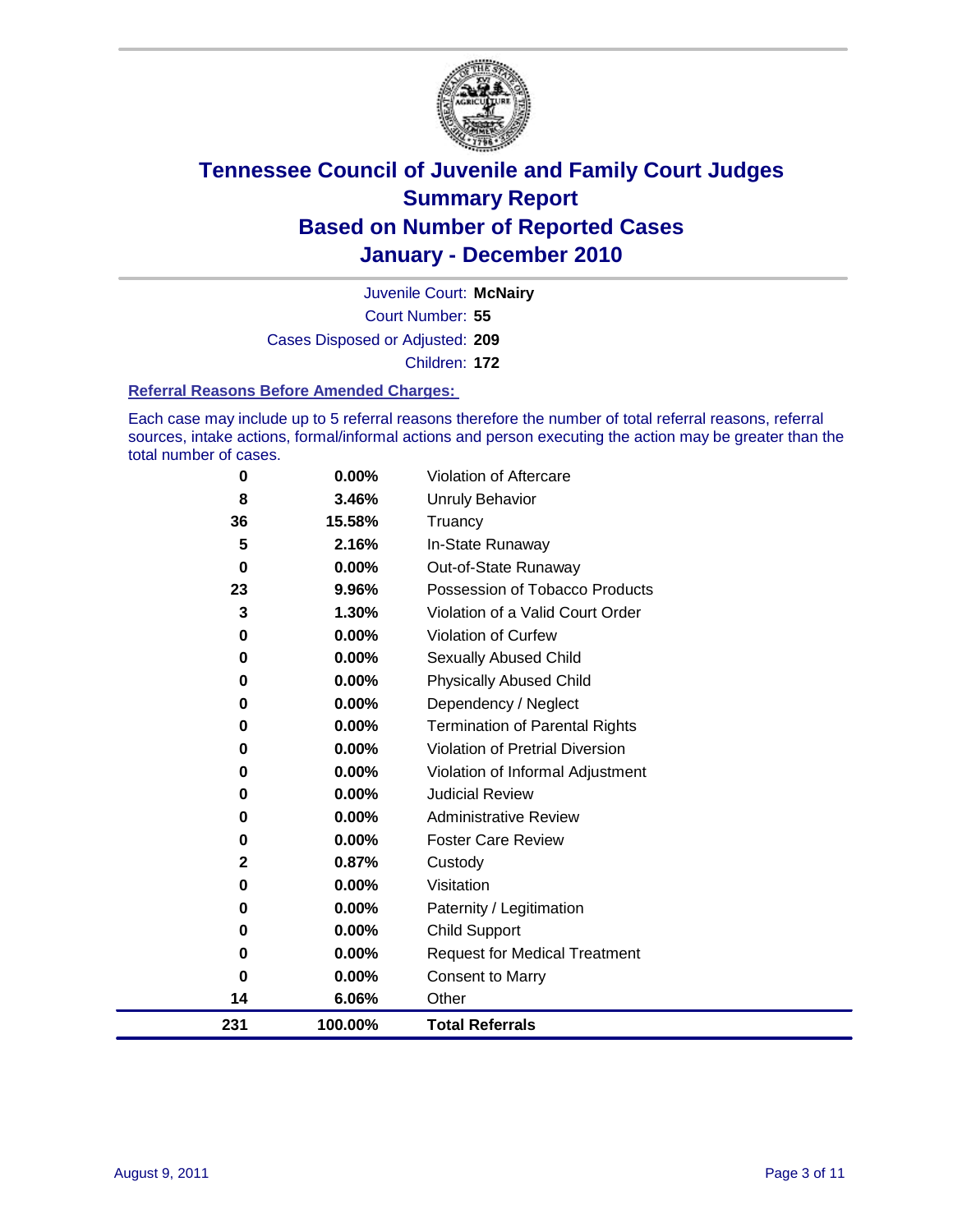

|                            |                                 | Juvenile Court: McNairy           |  |  |
|----------------------------|---------------------------------|-----------------------------------|--|--|
| Court Number: 55           |                                 |                                   |  |  |
|                            | Cases Disposed or Adjusted: 209 |                                   |  |  |
|                            |                                 | Children: 172                     |  |  |
| <b>Referral Sources: 1</b> |                                 |                                   |  |  |
| 152                        | 65.80%                          | <b>Law Enforcement</b>            |  |  |
| 3                          | 1.30%                           | Parents                           |  |  |
| 3                          | 1.30%                           | <b>Relatives</b>                  |  |  |
| 0                          | $0.00\%$                        | Self                              |  |  |
| 56                         | 24.24%                          | School                            |  |  |
| 0                          | $0.00\%$                        | <b>CSA</b>                        |  |  |
| $\mathbf{2}$               | 0.87%                           | <b>DCS</b>                        |  |  |
| 1                          | 0.43%                           | <b>Other State Department</b>     |  |  |
| 0                          | $0.00\%$                        | <b>District Attorney's Office</b> |  |  |
| 7                          | 3.03%                           | <b>Court Staff</b>                |  |  |
| 0                          | $0.00\%$                        | Social Agency                     |  |  |
| 0                          | $0.00\%$                        | <b>Other Court</b>                |  |  |
| 6                          | 2.60%                           | Victim                            |  |  |
| 1                          | 0.43%                           | Child & Parent                    |  |  |
| 0                          | $0.00\%$                        | Hospital                          |  |  |
| 0                          | $0.00\%$                        | Unknown                           |  |  |
| 0                          | $0.00\%$                        | Other                             |  |  |

### **Age of Child at Referral: 2**

| 172 | 100.00%    | <b>Total Child Count</b> |
|-----|------------|--------------------------|
|     | 0.00%<br>0 | <b>Unknown</b>           |
|     | 0<br>0.00% | Ages 19 and Over         |
| 67  | 38.95%     | Ages 17 through 18       |
| 72  | 41.86%     | Ages 15 through 16       |
| 17  | 9.88%      | Ages 13 through 14       |
|     | 5.23%<br>9 | Ages 11 through 12       |
|     | 7<br>4.07% | Ages 10 and Under        |
|     |            |                          |

<sup>1</sup> If different than number of Referral Reasons (231), verify accuracy of your court's data.

**100.00% Total Referral Sources**

<sup>2</sup> One child could be counted in multiple categories, verify accuracy of your court's data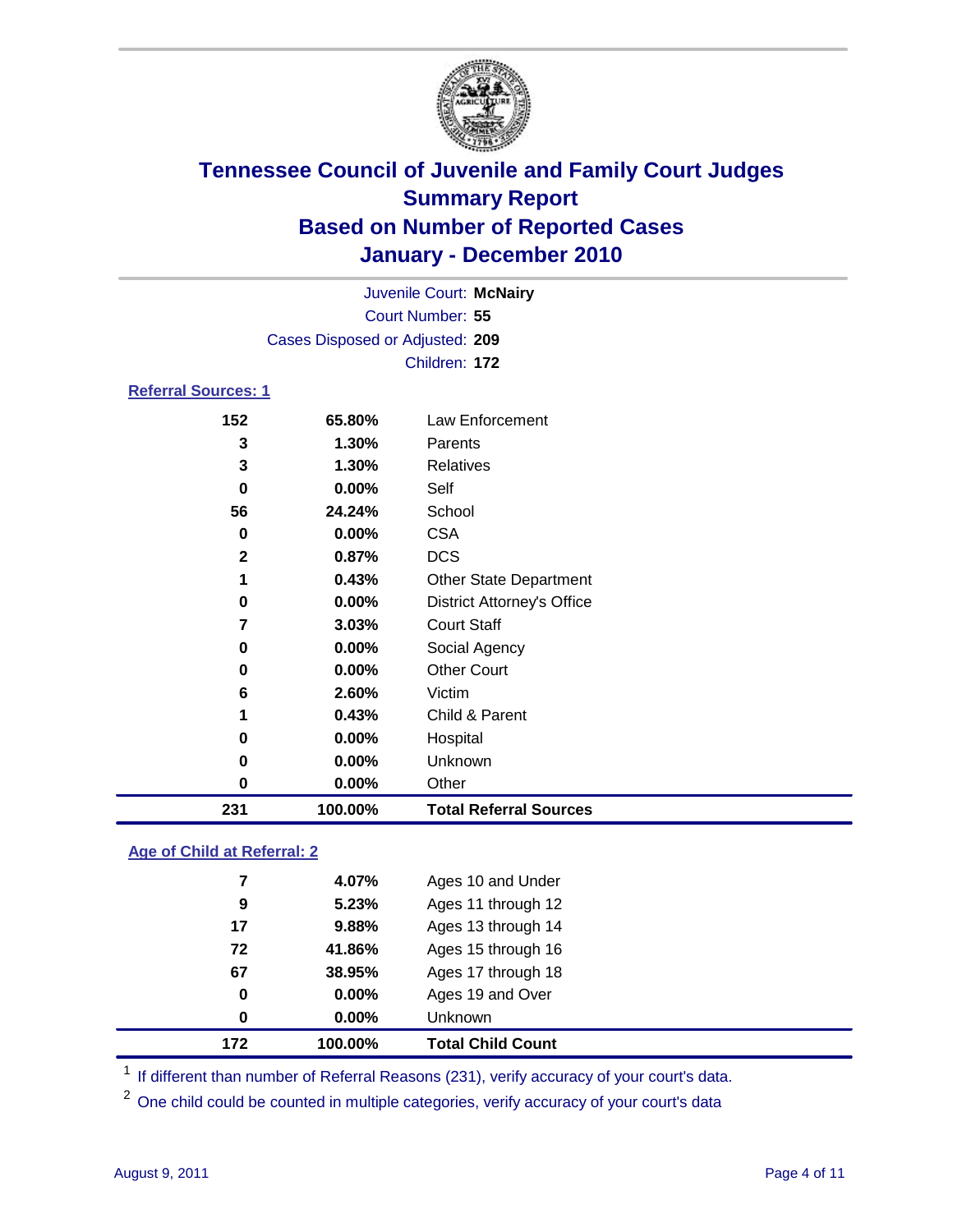

| Juvenile Court: McNairy                 |                                 |                          |  |  |
|-----------------------------------------|---------------------------------|--------------------------|--|--|
|                                         | Court Number: 55                |                          |  |  |
|                                         | Cases Disposed or Adjusted: 209 |                          |  |  |
|                                         |                                 | Children: 172            |  |  |
| Sex of Child: 1                         |                                 |                          |  |  |
| 118                                     | 68.60%                          | Male                     |  |  |
| 54                                      | 31.40%                          | Female                   |  |  |
| $\bf{0}$                                | 0.00%                           | Unknown                  |  |  |
| 172                                     | 100.00%                         | <b>Total Child Count</b> |  |  |
| Race of Child: 1                        |                                 |                          |  |  |
| 155                                     | 90.12%                          | White                    |  |  |
| 13                                      | 7.56%                           | African American         |  |  |
| 0                                       | 0.00%                           | Native American          |  |  |
| $\mathbf 0$                             | 0.00%                           | Asian                    |  |  |
| 3                                       | 1.74%                           | Mixed                    |  |  |
| 1                                       | 0.58%                           | Unknown                  |  |  |
| 172                                     | 100.00%                         | <b>Total Child Count</b> |  |  |
| <b>Hispanic Origin: 1</b>               |                                 |                          |  |  |
| 4                                       | 2.33%                           | Yes                      |  |  |
| 159                                     | 92.44%                          | <b>No</b>                |  |  |
| 9                                       | 5.23%                           | Unknown                  |  |  |
| 172                                     | 100.00%                         | <b>Total Child Count</b> |  |  |
| <b>School Enrollment of Children: 1</b> |                                 |                          |  |  |
| 142                                     | 82.56%                          | Yes                      |  |  |
| 6                                       | 3.49%                           | No                       |  |  |
| 24                                      | 13.95%                          | Unknown                  |  |  |
| 172                                     | 100.00%                         | <b>Total Child Count</b> |  |  |

One child could be counted in multiple categories, verify accuracy of your court's data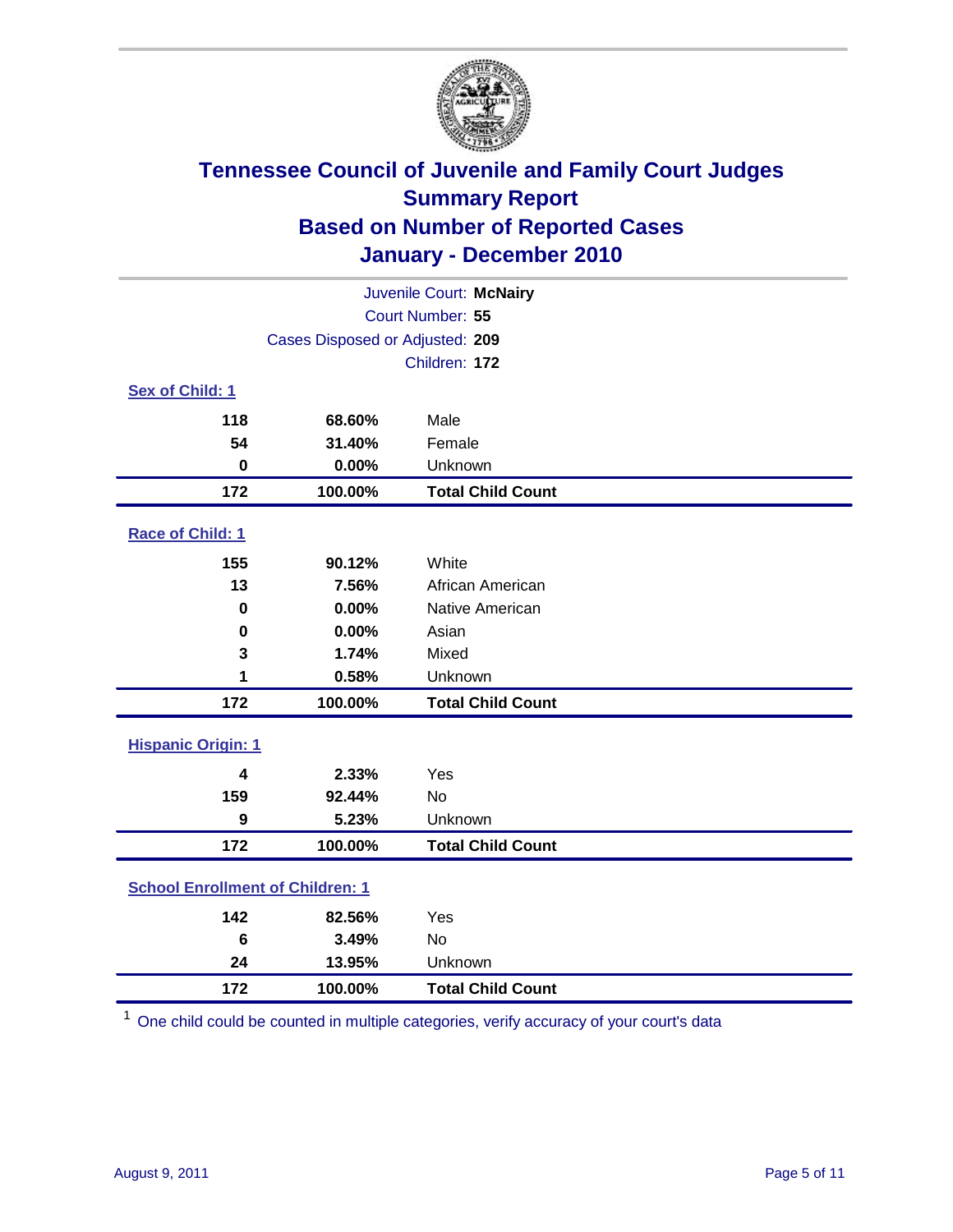

Court Number: **55** Juvenile Court: **McNairy** Cases Disposed or Adjusted: **209** Children: **172**

#### **Living Arrangement of Child at Time of Referral: 1**

| 172 | 100.00%  | <b>Total Child Count</b>     |
|-----|----------|------------------------------|
| 1   | 0.58%    | Other                        |
| 19  | 11.05%   | Unknown                      |
| 1   | 0.58%    | Independent                  |
| 0   | $0.00\%$ | In an Institution            |
| 0   | $0.00\%$ | In a Residential Center      |
| 0   | $0.00\%$ | In a Group Home              |
| 0   | $0.00\%$ | With Foster Family           |
| 0   | $0.00\%$ | With Adoptive Parents        |
| 11  | 6.40%    | <b>With Relatives</b>        |
| 18  | 10.47%   | With Father                  |
| 70  | 40.70%   | <b>With Mother</b>           |
| 6   | 3.49%    | With Mother and Stepfather   |
| 4   | 2.33%    | With Father and Stepmother   |
| 42  | 24.42%   | With Both Biological Parents |
|     |          |                              |

### **Type of Detention: 2**

| 209 | 100.00%  | <b>Total Detention Count</b> |
|-----|----------|------------------------------|
| 0   | $0.00\%$ | Other                        |
| 0   | $0.00\%$ | Does Not Apply               |
| 0   | $0.00\%$ | Unknown                      |
| 0   | $0.00\%$ | Psychiatric Hospital         |
| 0   | 0.00%    | Jail - No Separation         |
| 0   | $0.00\%$ | Jail - Partial Separation    |
| 0   | 0.00%    | Jail - Complete Separation   |
| 5   | 2.39%    | Juvenile Detention Facility  |
| 204 | 97.61%   | Non-Secure Placement         |
|     |          |                              |

<sup>1</sup> One child could be counted in multiple categories, verify accuracy of your court's data

<sup>2</sup> If different than number of Cases (209) verify accuracy of your court's data.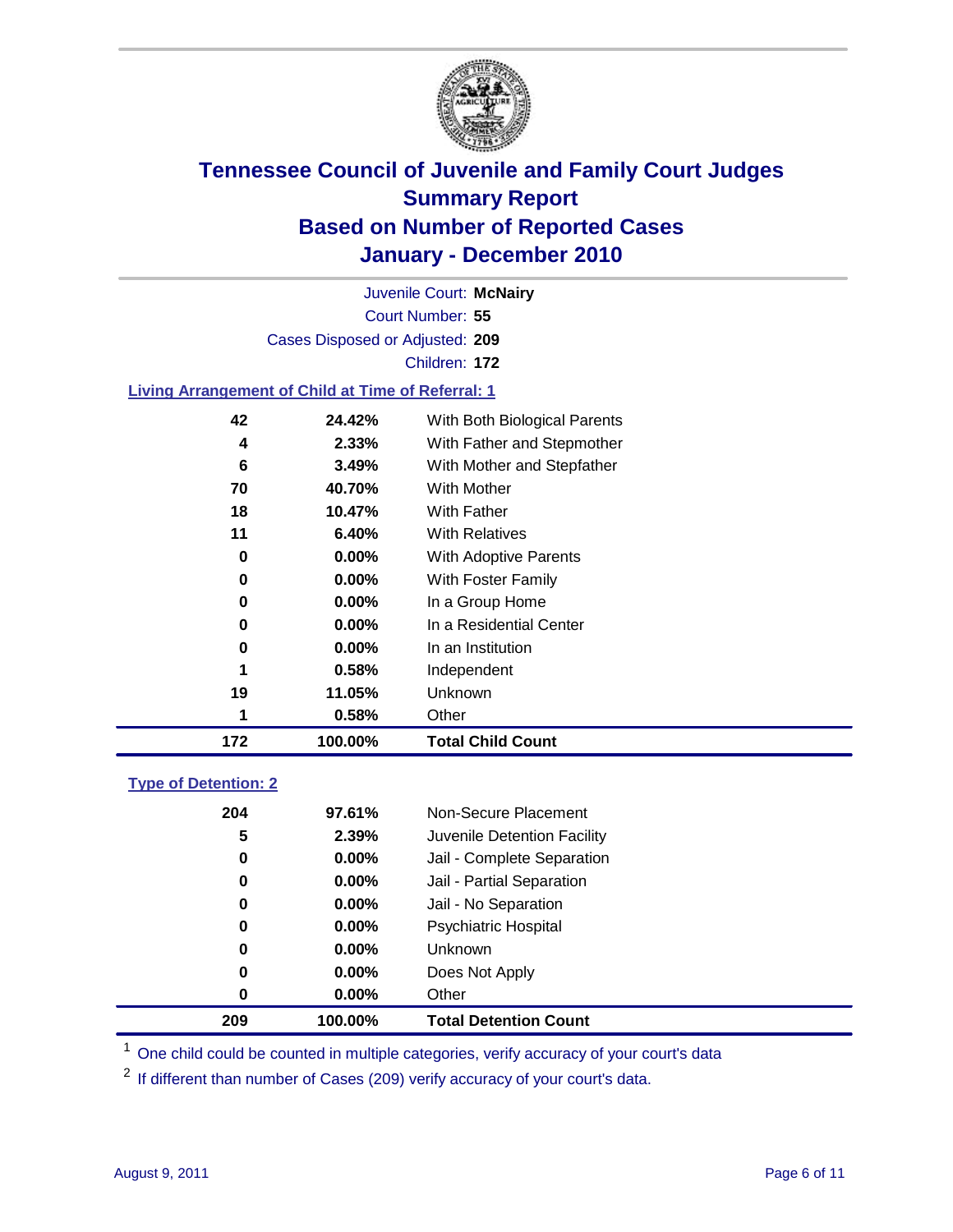

|                                                    | Juvenile Court: McNairy         |                                      |  |  |  |
|----------------------------------------------------|---------------------------------|--------------------------------------|--|--|--|
|                                                    | Court Number: 55                |                                      |  |  |  |
|                                                    | Cases Disposed or Adjusted: 209 |                                      |  |  |  |
|                                                    |                                 | Children: 172                        |  |  |  |
| <b>Placement After Secure Detention Hearing: 1</b> |                                 |                                      |  |  |  |
| 203                                                | 97.13%                          | Returned to Prior Living Arrangement |  |  |  |
| 5                                                  | 2.39%                           | Juvenile Detention Facility          |  |  |  |
| $\bf{0}$                                           | 0.00%                           | Jail                                 |  |  |  |
| 0                                                  | 0.00%                           | Shelter / Group Home                 |  |  |  |
| 0                                                  | 0.00%                           | Foster Family Home                   |  |  |  |
| 0                                                  | 0.00%                           | Psychiatric Hospital                 |  |  |  |
| 1                                                  | 0.48%                           | Unknown                              |  |  |  |
| 0                                                  | 0.00%                           | Does Not Apply                       |  |  |  |
| 0                                                  | $0.00\%$                        | Other                                |  |  |  |
| 209                                                | 100.00%                         | <b>Total Placement Count</b>         |  |  |  |
| <b>Intake Actions: 2</b>                           |                                 |                                      |  |  |  |
| 133                                                | 57.58%                          | <b>Petition Filed</b>                |  |  |  |
| $\bf{0}$                                           | 0.00%                           | <b>Motion Filed</b>                  |  |  |  |
| 96                                                 | 41.56%                          | <b>Citation Processed</b>            |  |  |  |
| 0                                                  | 0.00%                           | Notification of Paternity Processed  |  |  |  |
| $\bf{0}$                                           | 0.00%                           | Scheduling of Judicial Review        |  |  |  |
| 0                                                  | 0.00%                           | Scheduling of Administrative Review  |  |  |  |
| 0                                                  | 0.00%                           | Scheduling of Foster Care Review     |  |  |  |
| 1                                                  | 0.43%                           | Unknown                              |  |  |  |
| 0                                                  | 0.00%                           | Does Not Apply                       |  |  |  |
|                                                    |                                 |                                      |  |  |  |
| 1                                                  | 0.43%                           | Other                                |  |  |  |

<sup>1</sup> If different than number of Cases (209) verify accuracy of your court's data.

<sup>2</sup> If different than number of Referral Reasons (231), verify accuracy of your court's data.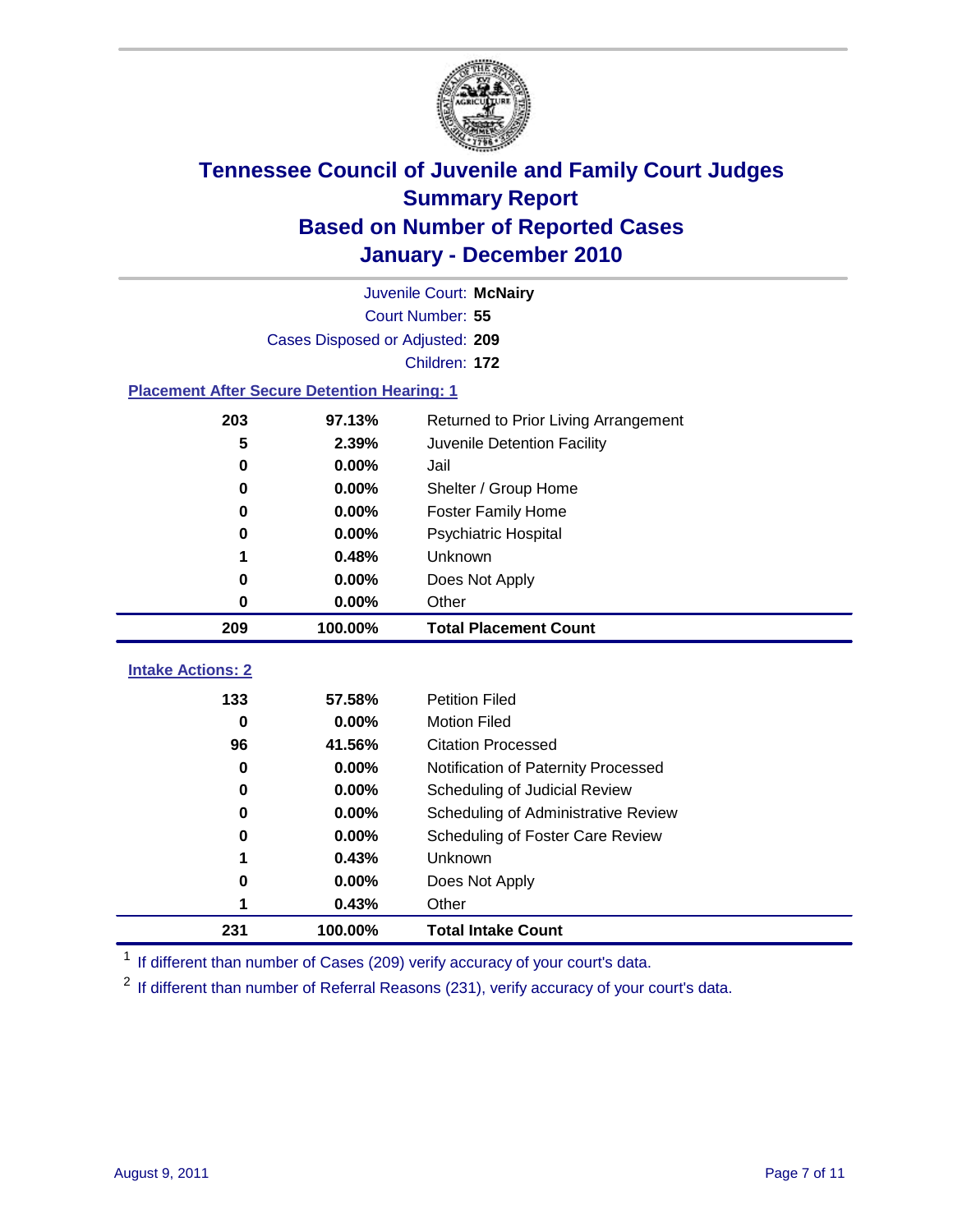

Court Number: **55** Juvenile Court: **McNairy** Cases Disposed or Adjusted: **209** Children: **172**

#### **Last Grade Completed by Child: 1**

| 0                                       | 0.00%   | Too Young for School         |  |
|-----------------------------------------|---------|------------------------------|--|
| $\pmb{0}$                               | 0.00%   | Preschool                    |  |
| $\pmb{0}$                               | 0.00%   | Kindergarten                 |  |
| 3                                       | 1.74%   | 1st Grade                    |  |
| 1                                       | 0.58%   | 2nd Grade                    |  |
| $\mathbf 2$                             | 1.16%   | 3rd Grade                    |  |
| 6                                       | 3.49%   | 4th Grade                    |  |
| 4                                       | 2.33%   | 5th Grade                    |  |
| 7                                       | 4.07%   | 6th Grade                    |  |
| 8                                       | 4.65%   | 7th Grade                    |  |
| 17                                      | 9.88%   | 8th Grade                    |  |
| 27                                      | 15.70%  | 9th Grade                    |  |
| 30                                      | 17.44%  | 10th Grade                   |  |
| 37                                      | 21.51%  | 11th Grade                   |  |
| 3                                       | 1.74%   | 12th Grade                   |  |
| 0                                       | 0.00%   | Non-Graded Special Ed        |  |
| 1                                       | 0.58%   | <b>GED</b>                   |  |
| 0                                       | 0.00%   | Graduated                    |  |
| 1                                       | 0.58%   | <b>Never Attended School</b> |  |
| 24                                      | 13.95%  | Unknown                      |  |
| 1                                       | 0.58%   | Other                        |  |
| 172                                     | 100.00% | <b>Total Child Count</b>     |  |
| <b>Enrolled in Special Education: 1</b> |         |                              |  |

| 172 | 100.00% | <b>Total Child Count</b> |  |
|-----|---------|--------------------------|--|
| 52  | 30.23%  | Unknown                  |  |
| 107 | 62.21%  | No.                      |  |
| 13  | 7.56%   | Yes                      |  |
|     |         |                          |  |

One child could be counted in multiple categories, verify accuracy of your court's data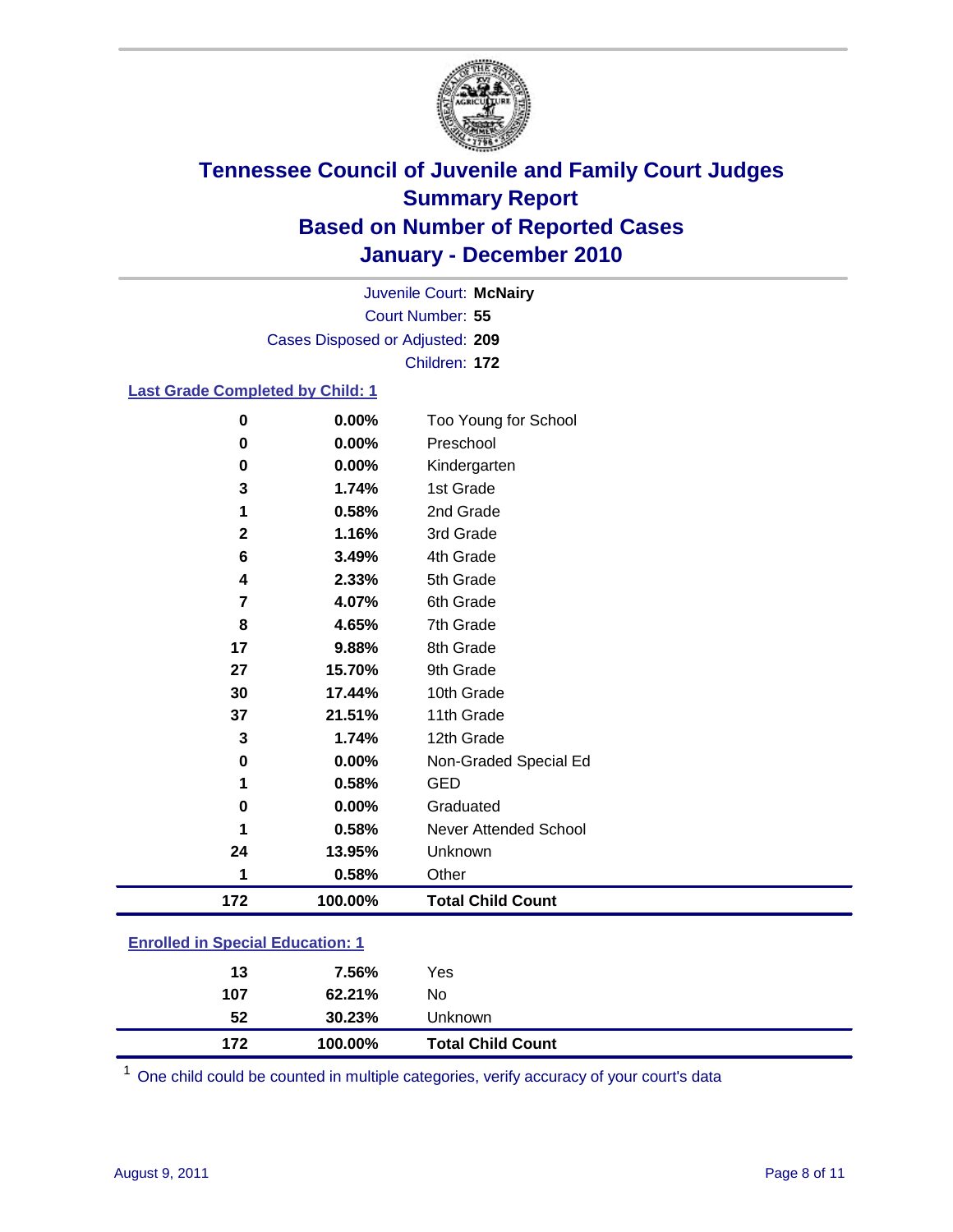

| Juvenile Court: McNairy      |                                 |                           |  |  |
|------------------------------|---------------------------------|---------------------------|--|--|
|                              | <b>Court Number: 55</b>         |                           |  |  |
|                              | Cases Disposed or Adjusted: 209 |                           |  |  |
|                              |                                 | Children: 172             |  |  |
| <b>Action Executed By: 1</b> |                                 |                           |  |  |
| 223                          | 96.54%                          | Judge                     |  |  |
| 0                            | $0.00\%$                        | Magistrate                |  |  |
| 8                            | 3.46%                           | <b>YSO</b>                |  |  |
| 0                            | $0.00\%$                        | Other                     |  |  |
| 0                            | $0.00\%$                        | Unknown                   |  |  |
| 231                          | 100.00%                         | <b>Total Action Count</b> |  |  |

### **Formal / Informal Actions: 1**

| 231 | 100.00%  | <b>Total Action Count</b>                        |
|-----|----------|--------------------------------------------------|
| 0   | $0.00\%$ | Unknown                                          |
| 3   | $1.30\%$ | Other                                            |
| 5   | 2.16%    | Case Held Open                                   |
| 0   | $0.00\%$ | <b>Review Concluded</b>                          |
| 0   | 0.00%    | <b>Special Proceeding</b>                        |
| 0   | $0.00\%$ | Charges Cleared by Transfer to Adult Court       |
| 2   | 0.87%    | <b>Transfer to Adult Court Hearing</b>           |
|     | 0.43%    | <b>Pretrial Diversion</b>                        |
| 5   | 2.16%    | Informal Adjustment                              |
| 0   | $0.00\%$ | <b>Complaint Substantiated Mentally III</b>      |
| 0   | 0.00%    | <b>Complaint Substantiated Abused</b>            |
| 1   | 0.43%    | <b>Complaint Substantiated Dependent/Neglect</b> |
| 68  | 29.44%   | <b>Complaint Substantiated Status Offender</b>   |
| 66  | 28.57%   | <b>Complaint Substantiated Delinquent</b>        |
| 0   | $0.00\%$ | Retired / Nolle Prosequi                         |
| 80  | 34.63%   | Dismissed                                        |

<sup>1</sup> If different than number of Referral Reasons (231), verify accuracy of your court's data.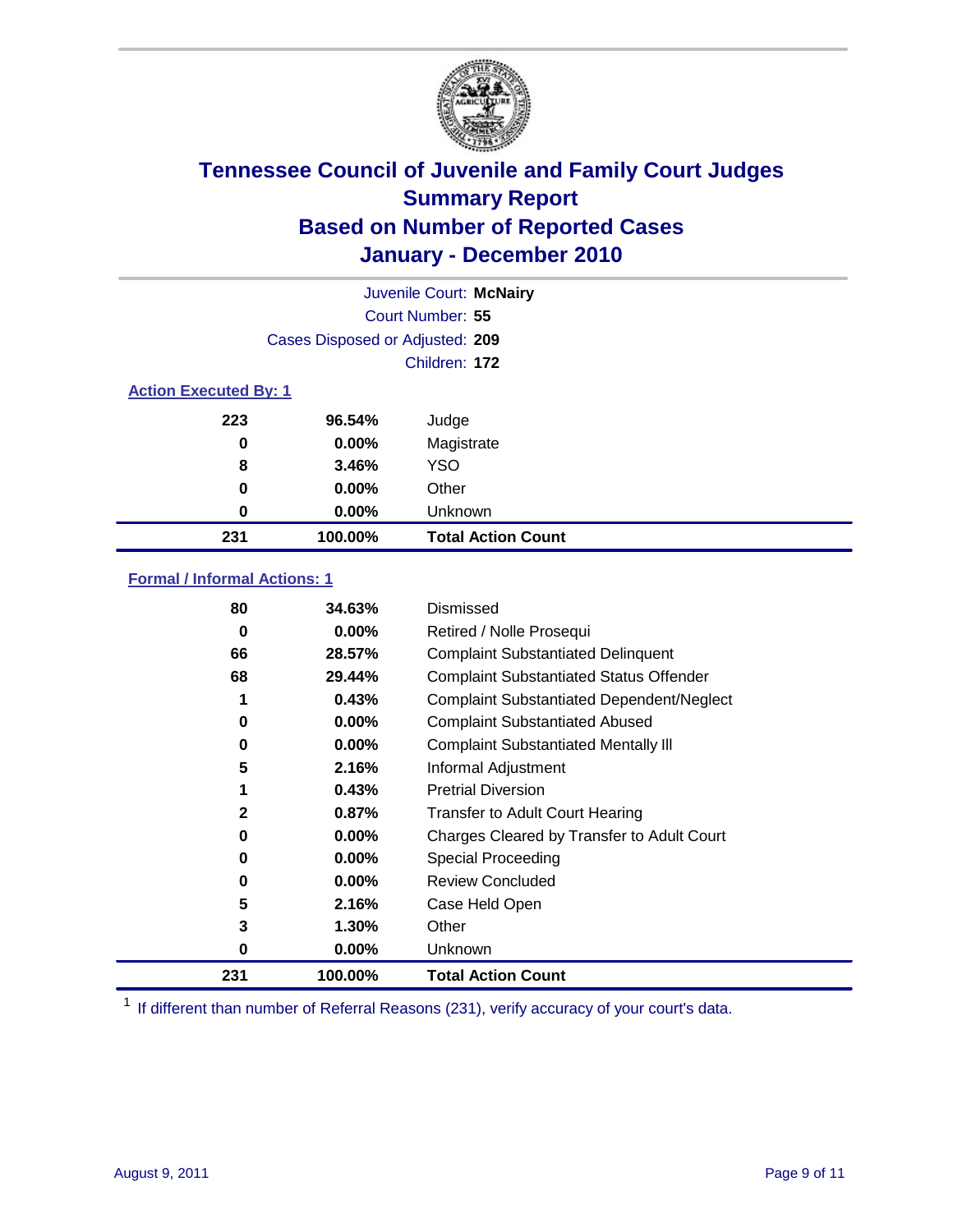

|                       |                                 | Juvenile Court: McNairy                               |
|-----------------------|---------------------------------|-------------------------------------------------------|
|                       |                                 | Court Number: 55                                      |
|                       | Cases Disposed or Adjusted: 209 |                                                       |
|                       |                                 | Children: 172                                         |
| <b>Case Outcomes:</b> |                                 | There can be multiple outcomes for one child or case. |
| 57                    | 15.16%                          | <b>Case Dismissed</b>                                 |
| 0                     | 0.00%                           | Case Retired or Nolle Prosequi                        |
| 7                     | 1.86%                           | Warned / Counseled                                    |
| 12                    | 3.19%                           | <b>Held Open For Review</b>                           |
| 1                     | 0.27%                           | Supervision / Probation to Juvenile Court             |
| 1                     | 0.27%                           | <b>Probation to Parents</b>                           |
| 0                     | 0.00%                           | Referral to Another Entity for Supervision / Service  |
| 15                    | 3.99%                           | Referred for Mental Health Counseling                 |
| 5                     | 1.33%                           | Referred for Alcohol and Drug Counseling              |
| 2                     | 0.53%                           | Referred to Alternative School                        |
| 0                     | 0.00%                           | Referred to Private Child Agency                      |
| 46                    | 12.23%                          | Referred to Defensive Driving School                  |
| 0                     | 0.00%                           | Referred to Alcohol Safety School                     |
| 6                     | 1.60%                           | Referred to Juvenile Court Education-Based Program    |
| 3                     | 0.80%                           | Driver's License Held Informally                      |
| 0                     | 0.00%                           | <b>Voluntary Placement with DMHMR</b>                 |
| 0                     | 0.00%                           | <b>Private Mental Health Placement</b>                |
| 0                     | 0.00%                           | <b>Private MR Placement</b>                           |
| 0                     | 0.00%                           | Placement with City/County Agency/Facility            |
| 0                     | 0.00%                           | Placement with Relative / Other Individual            |
| 26                    | 6.91%                           | Fine                                                  |
| 36                    | 9.57%                           | <b>Public Service</b>                                 |
| 23                    | 6.12%                           | Restitution                                           |
| 1                     | 0.27%                           | <b>Runaway Returned</b>                               |
| 9                     | 2.39%                           | No Contact Order                                      |
| 0                     | 0.00%                           | Injunction Other than No Contact Order                |
| 14                    | 3.72%                           | <b>House Arrest</b>                                   |
| 27                    | 7.18%                           | <b>Court Defined Curfew</b>                           |
| 0                     | 0.00%                           | Dismissed from Informal Adjustment                    |
| 0                     | 0.00%                           | <b>Dismissed from Pretrial Diversion</b>              |
| 0                     | 0.00%                           | Released from Probation                               |
| 1                     | 0.27%                           | <b>Transferred to Adult Court</b>                     |
| 0                     | 0.00%                           | <b>DMHMR Involuntary Commitment</b>                   |